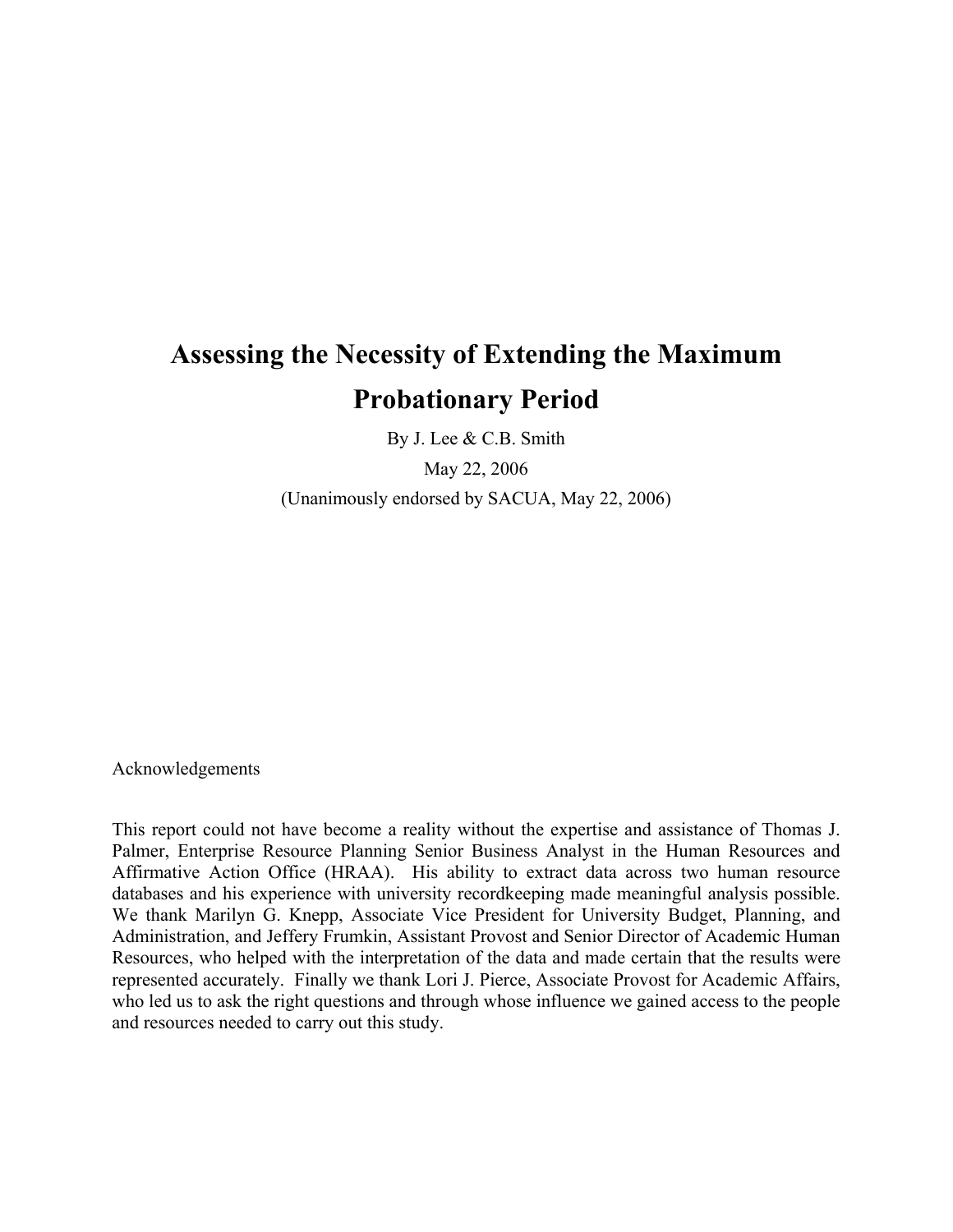# **Executive Summary**

- Of 2828 faculty members who were hired into tenure-track positions at the University of Michigan between 1990 and 2005, only 3 remained in an untenured position for more than 8 years on the tenure clock.
- When including those hired with tenure, women were consistently granted tenure as a percent of their gender at the same rate  $(-60\%)$  as men.
- In the early 1990's, female faculty were granted tenure upon hire at nearly half the rate of their male counterparts. By the mid-1990's that gap had narrowed and by the end of the study, women had surpassed men in several years. Since 2004, the gap appears to have widened again.
- For both men and women, the total amount of time between the date of being hired and the date of receiving tenure is essentially the same.
- For those who do not receive tenure, women stay slightly longer in a probationary position than men before leaving the tenure track without tenure.
- Although the mean years to tenure for men and women are similar, with women slightly higher in full-time years, the distribution of those years is skewed more often towards a longer probationary period for women than for men.
- Of those who leave the tenure track before receiving tenure, over 35% more women than men remain more than four full-time years and more than 7 total years before leaving. Thus, for those who leave the distribution of years to probationary period resolution is more heavily skewed towards a longer probationary period for women than for men.
- The present study indicates that the temporal parameters designated in the Bylaws of the Regents of the University of Michigan for the tenure probationary period are appropriate and that adequate measures currently exist for providing flexibility in the tenure-granting process.
- Although faculty recruiting practices are not the subject of this study, the observation that men are granted tenure upon hire at a substantially higher rate than are women, strongly suggests that recruitment is a key factor in differences in the number of men and women in tenured faculty positions at the University of Michigan.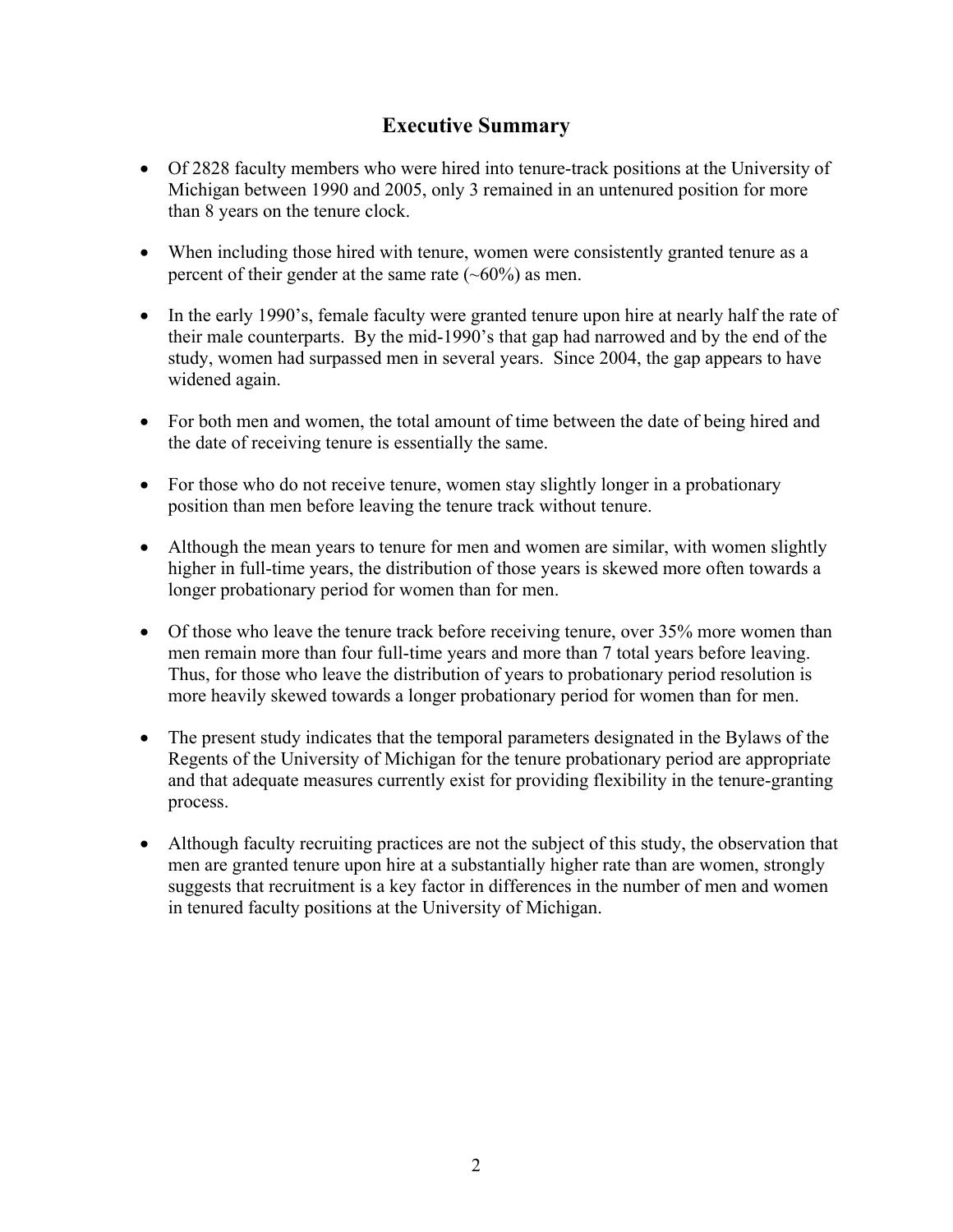# **Introduction**

Since the AAUP's *1940 Statement of Principles on Academic Freedom and Tenure*, the process of granting tenure in colleges and universities across the nation has reached equilibrium. Currently, most schools base their qualifications on a six year standard time frame. While this certainly varies between schools and disciplines, the stability of this system has allowed incoming professors to grasp the general criteria for achieving tenure at individual institutions, even if the particulars were not explicit. The longevity of the system allowed schools to adjust their standards to match others of a comparable stature. Simultaneously, it granted incoming professors the opportunity to balance the potentials of academic environment with the desired speed to achieve tenure and job security.

The report of the Committee to Consider a More Flexible Tenure Probationary Period (Flexible Tenure Committee), dated June 30, 2005, expresses the need for the University of Michigan to deviate from these established norms. This study investigated the necessity of one of the committee's assertions – that the maximum probationary period defined in [Regents'](http://www.umich.edu/%7Eregents/bylaws/bylaws05a.html)  [Bylaw](http://www.umich.edu/%7Eregents/bylaws/bylaws05a.html) 5.09 should be extended from eight years to ten years. To evaluate this proposal, we sought to determine how often individuals actually used that terminal eighth year and how often, if ever, individuals remained as an assistant professor beyond that eighth year. In addition, the report of the Flexible Tenure Committee posits that under the current policy women are "particularly burdened" by the "demands of family life" and that they might be stigmatized if they were to seek an extension to the probationary period. While a strictly quantitative analysis cannot speak to one's decision-making and perception of bias, it can provide a glimpse as to the equality of gender treatment as a whole.

## **Methodology**

Data for this study were provided by the Human Resources and Affirmative Action Office. The study was limited to the academic years of 1990-91 through 2004-2005. Given that the vast majority of probationary periods began on September 1, that date was used as the start of each academic year. The data included each individual's gender, self-reported race, major school or college (henceforth referred to as "unit"), tenure status upon hire, effort data for each year of the study and the following tenure clock dates:

- First appointment to a tenure track position
- End tenure track
- Tenure granted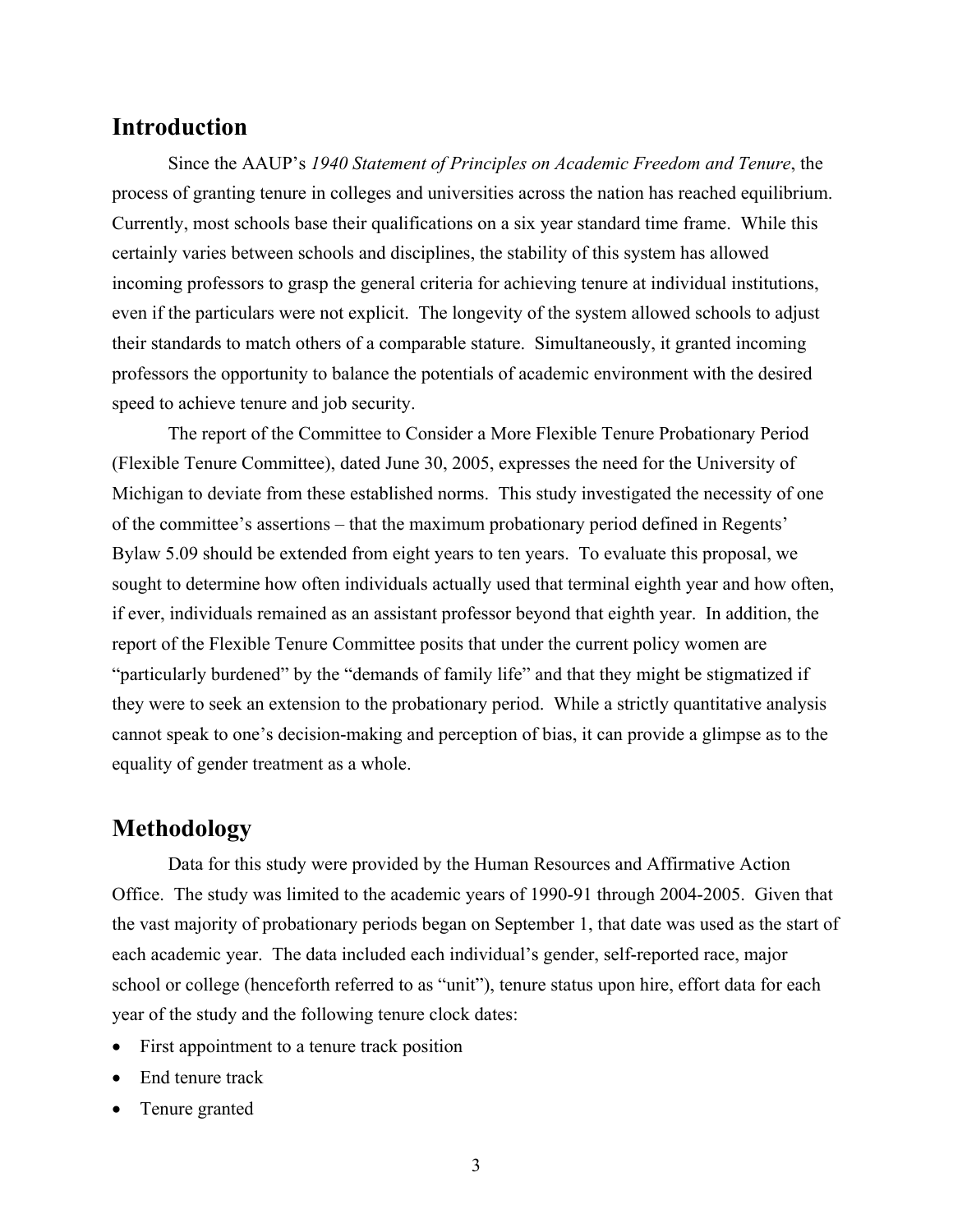In keeping with Office of the Provost procedures, any dates relating to the tenure clock were reset to start of the respective academic term. Therefore, any date falling between January 1 and May 31 (April 30 for Dearborn) were assigned an effective date of January 1; likewise, any date between June 1 (May 1 for Dearborn) and December 31 had an effective date of September 1. For those who left the probationary period without tenure when their "end" date was the last of a term (i.e. April 30, May 31 or December 31), the assigned effective date was the start of the next term since it was concluded that they did complete that term.

For study participants, effort was summed for each year over their tenure track positions, with effort from non-tenure track jobs excluded, allotting for the appropriate reporting period of the position. Those years with an effort equal or greater than 80% were listed as a full-time appointment and that year counted on the tenure clock. The number of years between the beginning and end of the probationary period was also calculated. Henceforth, those values shall be termed full-time and total years respectively. While those hired with tenure were included in the study, they were excluded from all calculations of mean time in the probationary period.

We acknowledge that continuing the study into 2005 has both positives and negatives. While it can give us a picture of current trends, those recent years will also skew the distribution of time to decision towards fewer years. Therefore, whenever calculating time means, only the years 1990-91 through 1997-98 will be used. Before 1999, the number of individuals remaining in the probationary period is very limited  $(N<5)$ ; afterwards, that number rapidly increases. When the 1991-1998 subset is used, the distinction will be noted on the table or figure.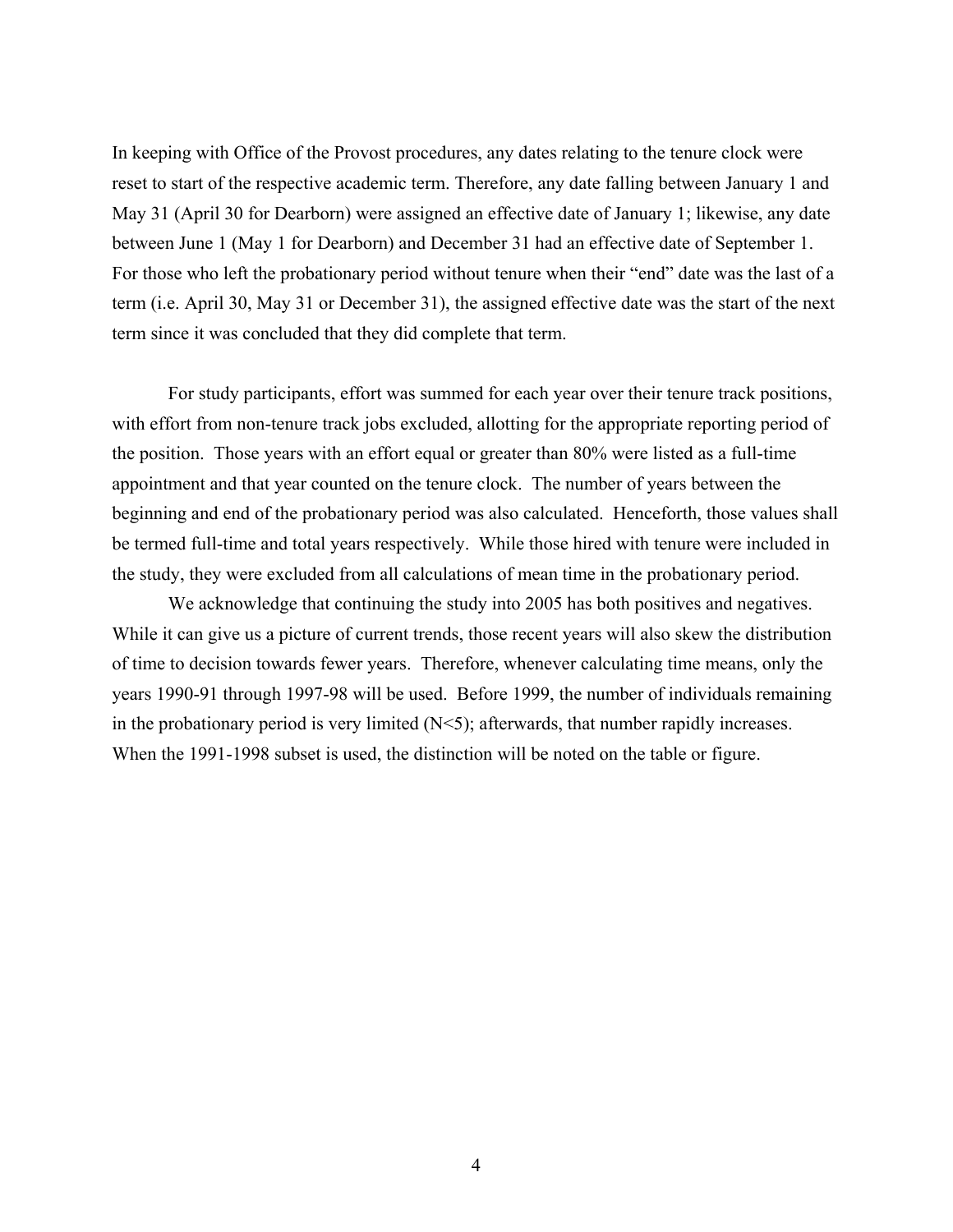# **Results**

### **Length of Probationary Period**

The most important goal of this study was to determine how many people used or exceeded the maximum time on the probationary period. Therefore, we totaled the full-time years for each study participant and compared that with the potential outcomes. Tables 1a and 1b illustrate those outcomes for newly hired professors for both the entire study and the 1991-98 subset. That latter was included to provide an accurate comparison of the relative proportions of the outcomes. Those professors who began after 1999 bias the table towards quick conclusions. In fact, the number of individuals completing eight or more full-time years is the same in the two tables because time did not permit anyone beginning after 1998 from completing that many years. Three people were identified as having more than eight full-time years and another ten as having used that eighth year. These data would not indicate if the counting of any of these years was waived by the respective unit or dean; however, that information will soon be provided by the Office of the Provost. These data do prove that individuals very rarely use more than seven years on the tenure clock. Although one person has yet to conclude the probationary period, for those that have, half were granted tenure – a percentage consistent with the overall outcome ratios. The flexibility of the current system works.

|                | Table 1a - Probationary Period Outcomes, 1990-<br>2005 |          |                 |             |       |  | Table 1b - Probationary Period Outcomes, 1990-<br>1998 |               |          |                 |                |       |
|----------------|--------------------------------------------------------|----------|-----------------|-------------|-------|--|--------------------------------------------------------|---------------|----------|-----------------|----------------|-------|
| Full-<br>Time  | Hired<br>with                                          | Granted  | Left<br>without | Still<br>On |       |  | Full-<br>Time                                          | Hired<br>with | Granted  | Left<br>without | Still<br>On    |       |
| Years          | Tenure                                                 | Tenured  | Tenure          | Track       | Total |  | Years                                                  | Tenure        | Tenured  | Tenure          | Track          | Total |
| 0              | 586                                                    | 118      | 184             | 104         | 992   |  | 0                                                      | 296           | 83       | 137             | 12             | 528   |
| 1              | $\Omega$                                               | 90       | 144             | 172         | 406   |  | 1                                                      | $\Omega$      | 64       | 82              | 3              | 149   |
| $\overline{2}$ | 0                                                      | 83       | 155             | 164         | 402   |  | 2                                                      | $\mathbf{0}$  | 45       | 103             | $\overline{2}$ | 150   |
| 3              | 0                                                      | 108      | 153             | 98          | 359   |  | 3                                                      | $\mathbf 0$   | 67       | 94              | 1              | 162   |
| 4              | 0                                                      | 83       | 70              | 86          | 239   |  | 4                                                      | $\mathbf 0$   | 76       | 58              | 3              | 137   |
| 5              | 0                                                      | 106      | 48              | 40          | 194   |  | 5                                                      | 0             | 94       | 45              | 1              | 140   |
| 6              | $\mathbf 0$                                            | 123      | 33              | 14          | 170   |  | 6                                                      | $\mathbf{0}$  | 92       | 29              |                | 122   |
| 7              | $\mathbf 0$                                            | 30       | 19              | 4           | 53    |  | 7                                                      | $\Omega$      | 27       | 17              | 0              | 44    |
| 8              | 0                                                      | 6        | 4               | 0           | 10    |  | 8                                                      | $\mathbf 0$   | 6        | 4               | 0              | 10    |
| 9              | $\Omega$                                               | $\Omega$ | 1               | 0           | 1     |  | 9                                                      | $\Omega$      | 0        | 1               | $\Omega$       |       |
| 10             | $\Omega$                                               | $\Omega$ |                 | 0           | 1     |  | 10                                                     | $\Omega$      | 0        |                 | $\Omega$       |       |
| 11             | $\Omega$                                               | $\Omega$ | 0               |             | 1     |  | 11                                                     | $\Omega$      | $\Omega$ | 0               | 1              |       |
| Total          | 586                                                    | 747      | 812             | 683         | 2,828 |  | Total                                                  | 296           | 554      | 571             | 24             | 1,445 |

|                |               | able 1a - Probationary Period Outcomes, 1990-<br>2005 |                 |             |       | Table 1b - Probationary Period Outcomes, 1990-<br>1998 |                |               |          |                 |                    |       |  |
|----------------|---------------|-------------------------------------------------------|-----------------|-------------|-------|--------------------------------------------------------|----------------|---------------|----------|-----------------|--------------------|-------|--|
| ull-<br>me     | Hired<br>with | Granted                                               | Left<br>without | Still<br>On |       |                                                        | Full-<br>Time  | Hired<br>with | Granted  | Left<br>without | Still<br><b>On</b> |       |  |
| ars:           | Tenure        | Tenured                                               | Tenure          | Track       | Total |                                                        | Years          | Tenure        | Tenured  | Tenure          | Track              | Total |  |
| 0              | 586           | 118                                                   | 184             | 104         | 992   |                                                        | 0              | 296           | 83       | 137             | 12                 | 528   |  |
|                | $\mathbf 0$   | 90                                                    | 144             | 172         | 406   |                                                        |                | $\mathbf{0}$  | 64       | 82              | 3                  | 149   |  |
| $\overline{2}$ | $\mathbf{0}$  | 83                                                    | 155             | 164         | 402   |                                                        | $\overline{2}$ | $\mathbf{0}$  | 45       | 103             | 2                  | 150   |  |
| 3              | $\mathbf{0}$  | 108                                                   | 153             | 98          | 359   |                                                        | 3              | $\mathbf{0}$  | 67       | 94              |                    | 162   |  |
| 4              | $\mathbf{0}$  | 83                                                    | 70              | 86          | 239   |                                                        | 4              | $\mathbf{0}$  | 76       | 58              | 3                  | 137   |  |
| $\overline{5}$ | $\mathbf{0}$  | 106                                                   | 48              | 40          | 194   |                                                        | 5              | 0             | 94       | 45              |                    | 140   |  |
| 6              | $\mathbf{0}$  | 123                                                   | 33              | 14          | 170   |                                                        | 6              | $\mathbf 0$   | 92       | 29              |                    | 122   |  |
| $\overline{7}$ | $\mathbf{0}$  | 30                                                    | 19              | 4           | 53    |                                                        | 7              | $\mathbf 0$   | 27       | 17              | 0                  | 44    |  |
| 8              | $\mathbf 0$   | 6                                                     | 4               | 0           | 10    |                                                        | 8              | $\mathbf 0$   | 6        | 4               | 0                  | 10    |  |
| 9              | $\mathbf{0}$  | $\Omega$                                              |                 | 0           | 1     |                                                        | 9              | $\mathbf 0$   | $\Omega$ |                 | 0                  |       |  |
| 0              | $\Omega$      | $\Omega$                                              |                 | 0           | 1     |                                                        | 10             | $\mathbf{0}$  | $\Omega$ |                 | $\mathbf{0}$       |       |  |
| $\overline{1}$ | $\Omega$      | 0                                                     | 0               |             | 1     |                                                        | 11             | $\Omega$      | 0        | $\Omega$        |                    |       |  |
| วtal           | 586           | 747                                                   | 812             | 683         | 2,828 |                                                        | Total          | 296           | 554      | 571             | 24                 | 1,445 |  |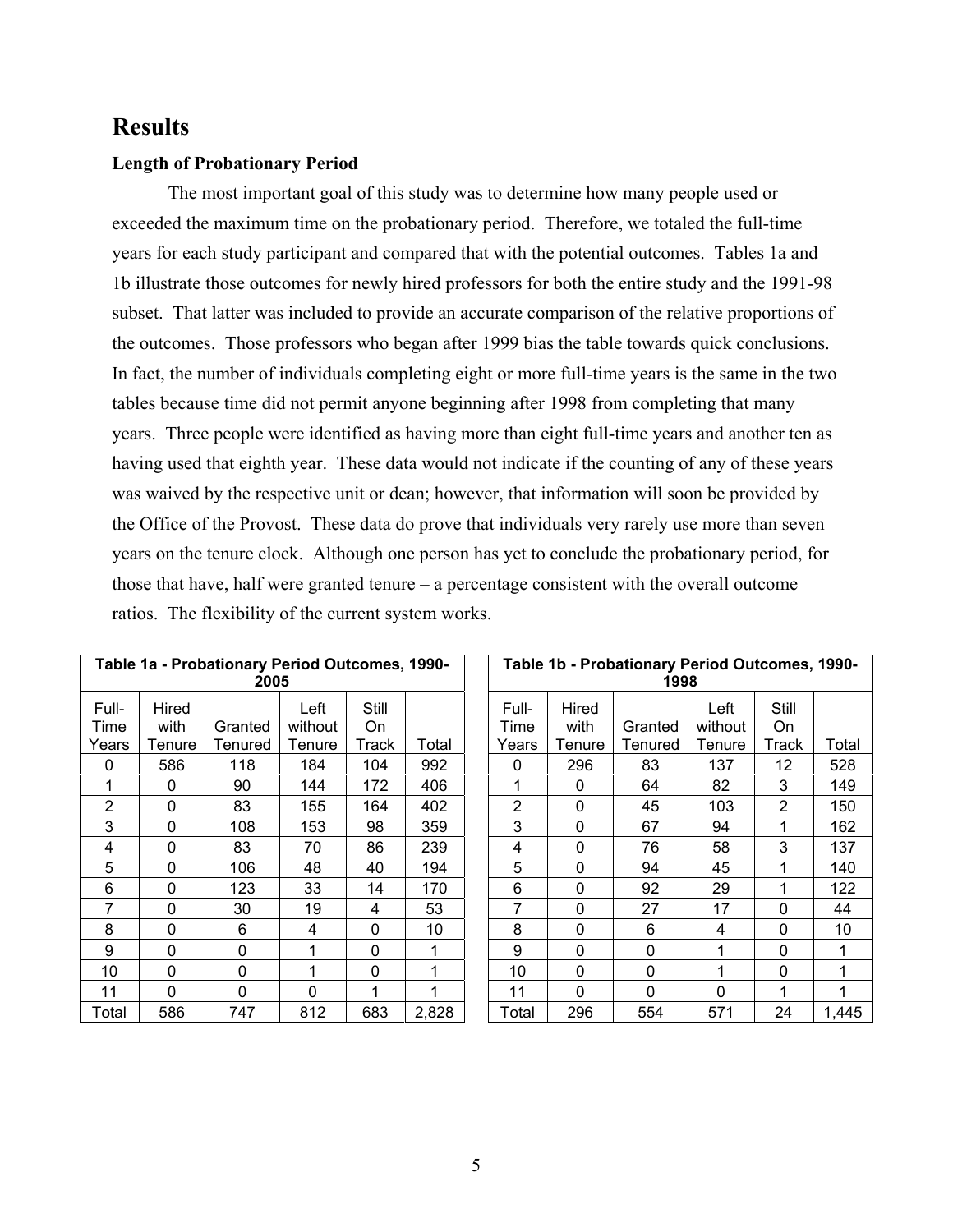#### **Overview of Gender and Probationary Period Lengths**

When evaluating the current policies, the committee believed that men and women were treated differently or at least that perception existed for female assistant professors. Though



limited to quantitative data only, the present study answers the essential questions of whether women have the same success rate in achieving tenure as men and how long on average each gender is spending in the probationary period. Appendix A breaks down the frequency of outcomes for e ach gender and their mean time using both metrics based on the first ye ar

on the tenure track. The percentages in the second and third rows of each year allow for comparison both within and regardless of gender. When including those hired with tenure, women were consistently granted tenure as a percent of their gender at the same rate  $(-60\%)$  as

men (Figure 1). The striking difference lies in those hired with tenure (Figure 2). In the early 1990's, female professors were granted tenure upon hire at nearly half the rate of their male counterparts. By the mid-1990's that gap had narrowed and by the end of the study, women had surpassed men in several years. Since 2004, the gap appears to



have widened again (Appendix B), although it is too soon to determine if this is a trend or aberration.

Focusing on the professors who spent time in the probationary period, women had a slightly greater overall success rate than men (40.1% to 37.5%). Only when those who were hired with tenure are included does the success rate for men surpass that of women. Even then,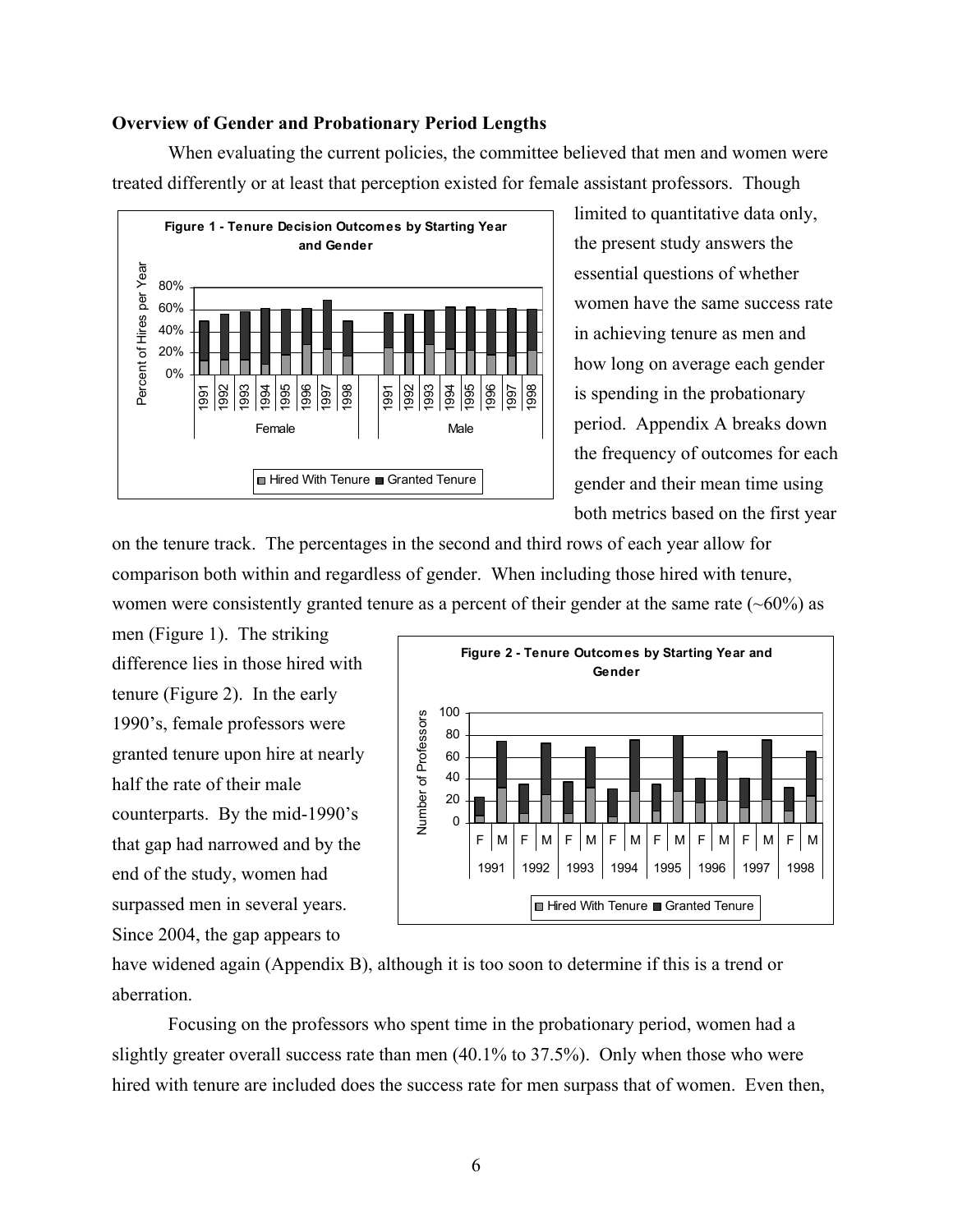that advantage is slight. If achieving tenure is used as a metric for comparing the treatment of the genders, women are disadvantaged only at hiring. A higher proportion is forced to enter the probationary period to earn tenure; and in that arena, they do so and at a rate equal or greater than their male counterparts.

While Figure 1 shows the gender gap in achieving tenure is limited to numerical differences and does not translate to a different rate of success, neither speaks to the time necessary to gain tenure. Figure 3 illustrates the mean time to tenure in total years for men and



women. Using the total year metric, the genders appear virtually equivalent. The full-time years were also calculated for this time frame, see Appendix A; however, by using total years, we understand the passage of time as the professor sees it. Therefore this conclusion asserts that it takes the same amount of time from hire to tenure for both men and w omen.

Similar calculations, but limited to those who left the tenure track without tenure, are displayed

in Figure 4. Here women hav e a slightly longer stay before leaving the tenure track without tenure. Again, it is impossible to asc ertain intent or perceptions from this data. Likewise, we cannot evaluate the policies of individual units by seeing the effects of tenure policies aggregated university-wide. However, we can discern that overall that women



achieve tenure at a similar rate and in a similar time-frame as men.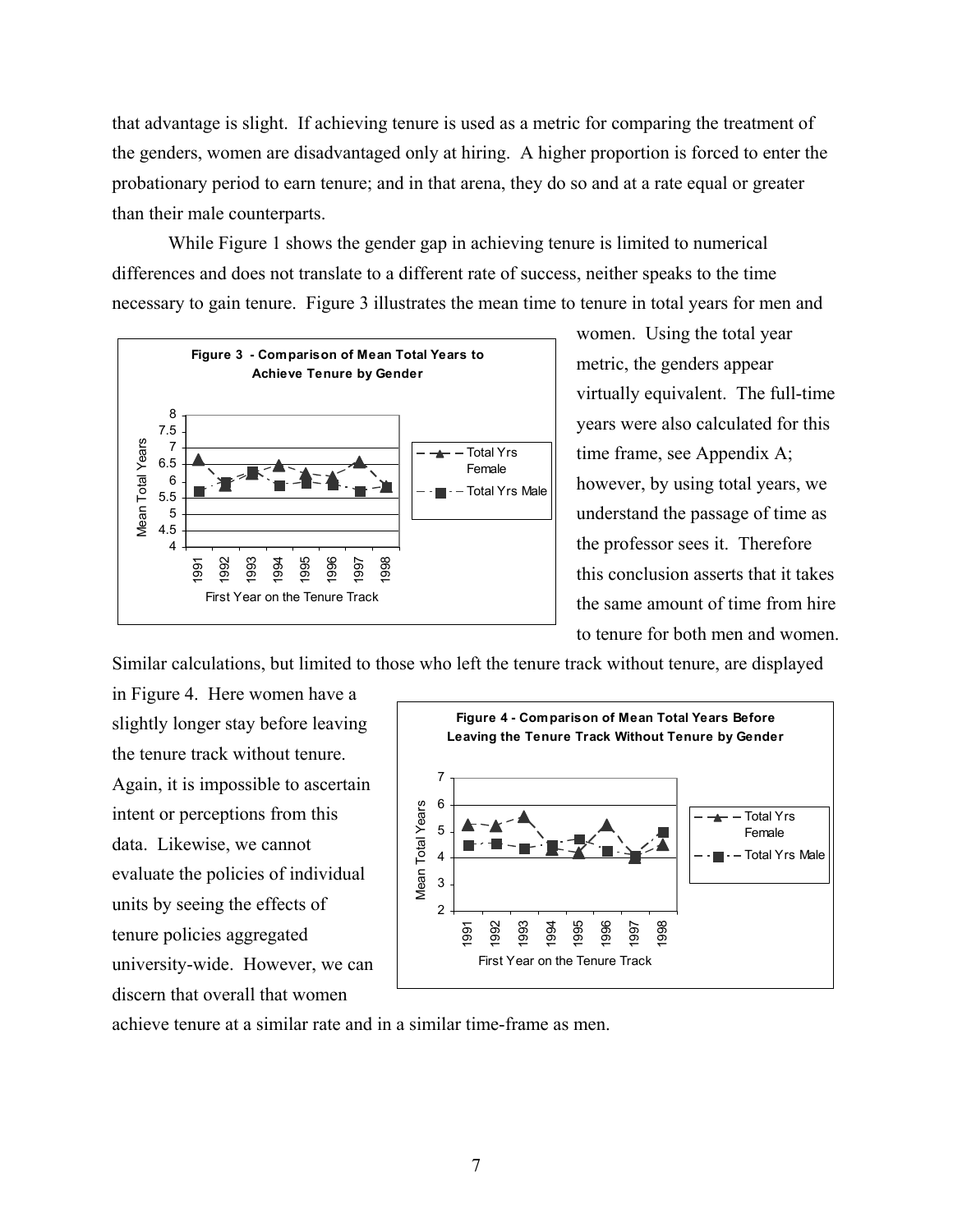#### **Achieving Tenure and Gender**

Although the mean times to tenure for women and men are equivalent, this does not address the distribution of time. The years on the tenure clock are displayed by gender in Figure 5. In terms of full-time years, 1 in 3 women took 4 or more years, men were closer to 1 in 4. The difference is found in those hired with tenure and those granted tenure with no full-time



years. A professor must have a full-time appointment in a tenure track position during the academic year for that year to count on the tenure clock. If the appointment is below full-time (80%), that year does not count. Hence, a professor who does not have a full-time tenure track appointment during the probationary period will conclude it with zero years on

the tenure clock. Figure 5 intimates that men are more likely to be granted tenure without a fulltime year, while women are more likely to take four or more years on the tenure clock. A similar trend is found regarding total years with women being almost 50% more likely to spend 7 or more years in the probationary period than men. Therefore, although the mean years to tenure for men and women are similar, with women slightly higher in full-time years, the distribution of those years is skewed more often towards a longer probationary period for women than men.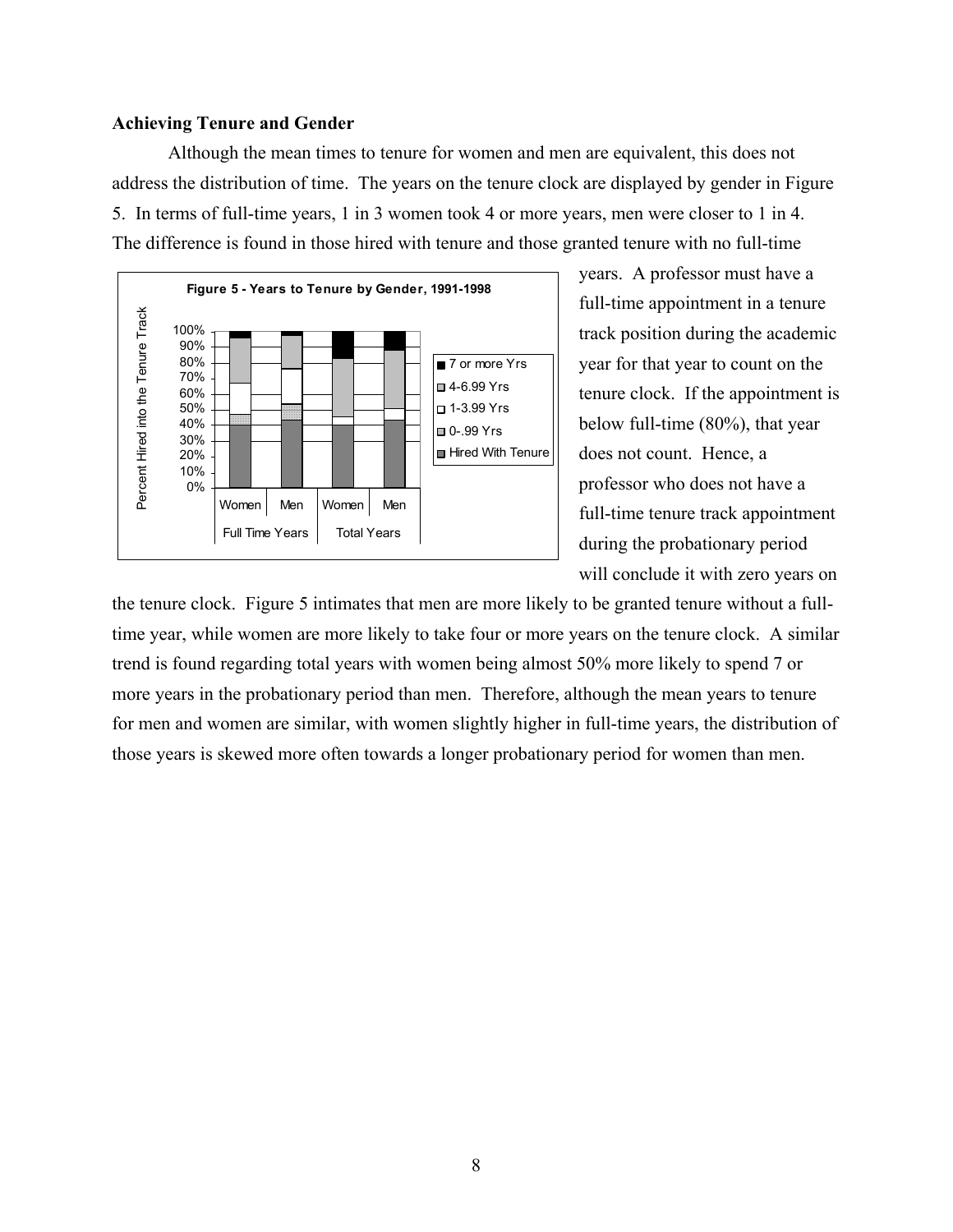### **Ending the Probationary Period without Tenure**

Deducing why a professor has left the tenure track without tenure is troublesome given the information collected from the Human Resources and Affirmative Action (HRAA) Office. A data field does exist listing a reason for leaving the tenure track. Unfortunately, its



categories are vague (e.g. "Another Educational Institution Position" or "Relocation") and the information is relayed by the unit, not the individual. With these difficulties in ascertaining intent, caution must be used in interpreting Figure 6. The trends from those achieving tenure (Fig. 5) continue here. Over 35% more

women than men remain more than four full-time years and more than 7 total years before leaving. Again, we can conclude that the distribution of years to probationary period resolution is more heavily skewed towards a longer probationary period for women than men.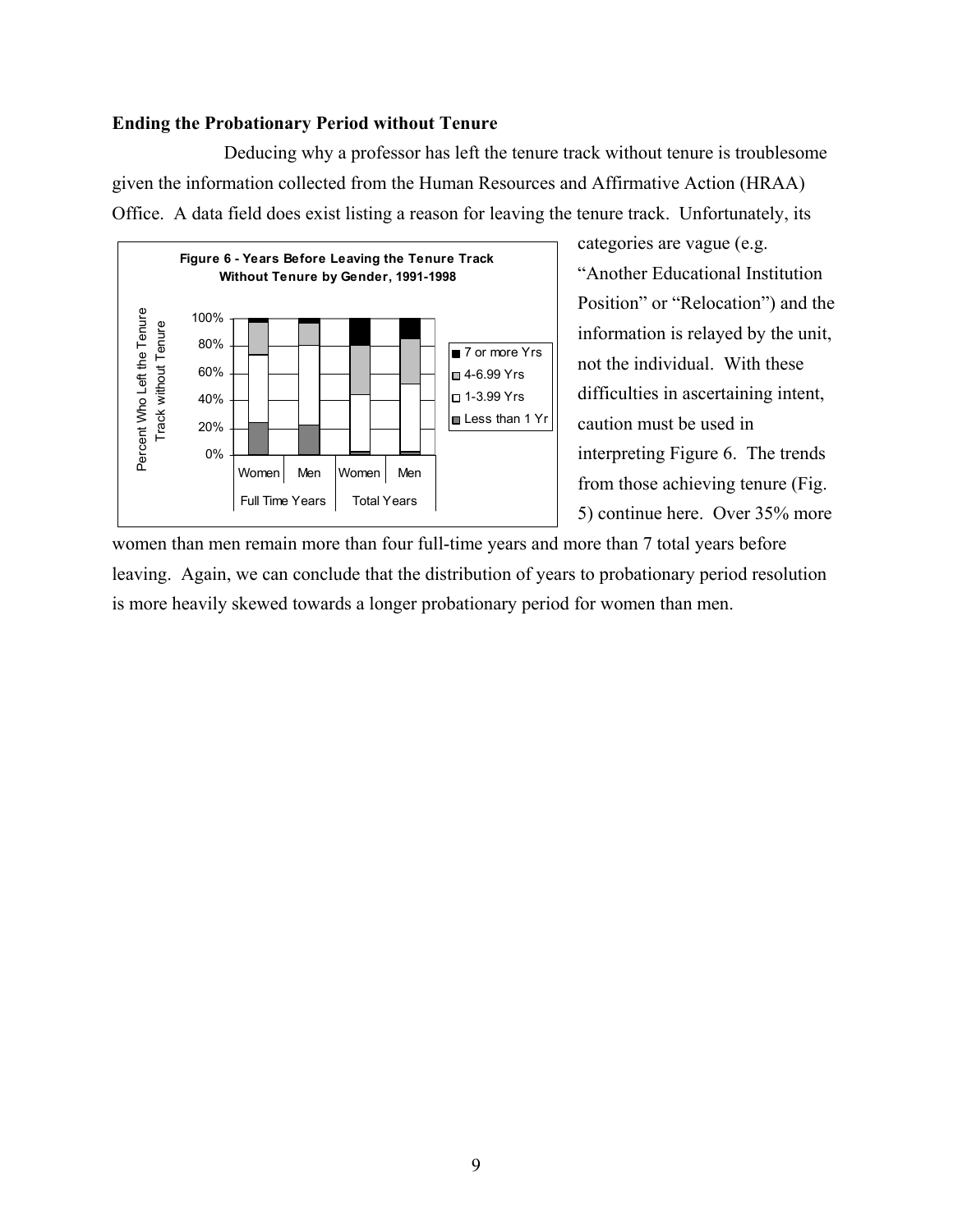### **Large Units and the Probationary Period**

With all previous analysis completed over the aggregated university community, a similar process was used on six major units of the university: the Ross School of Business, the colleges



of Engineering and Literature, Science & Arts, the Medical School, and the campuses in Dearborn and Flint. In all but Dearborn, where men take slightly more total years, and Business, where men take more full-time years, to achieve tenure, the mean duration for women is longer than for men, although never

significantly so. Figure 7 illustrates the differences in the distribution full-time years between men and women. These graphs and Figures 8a-8f only represent the 1991-1998 subset.

Figures 8a to 8f compare the same distribution for each of these units.



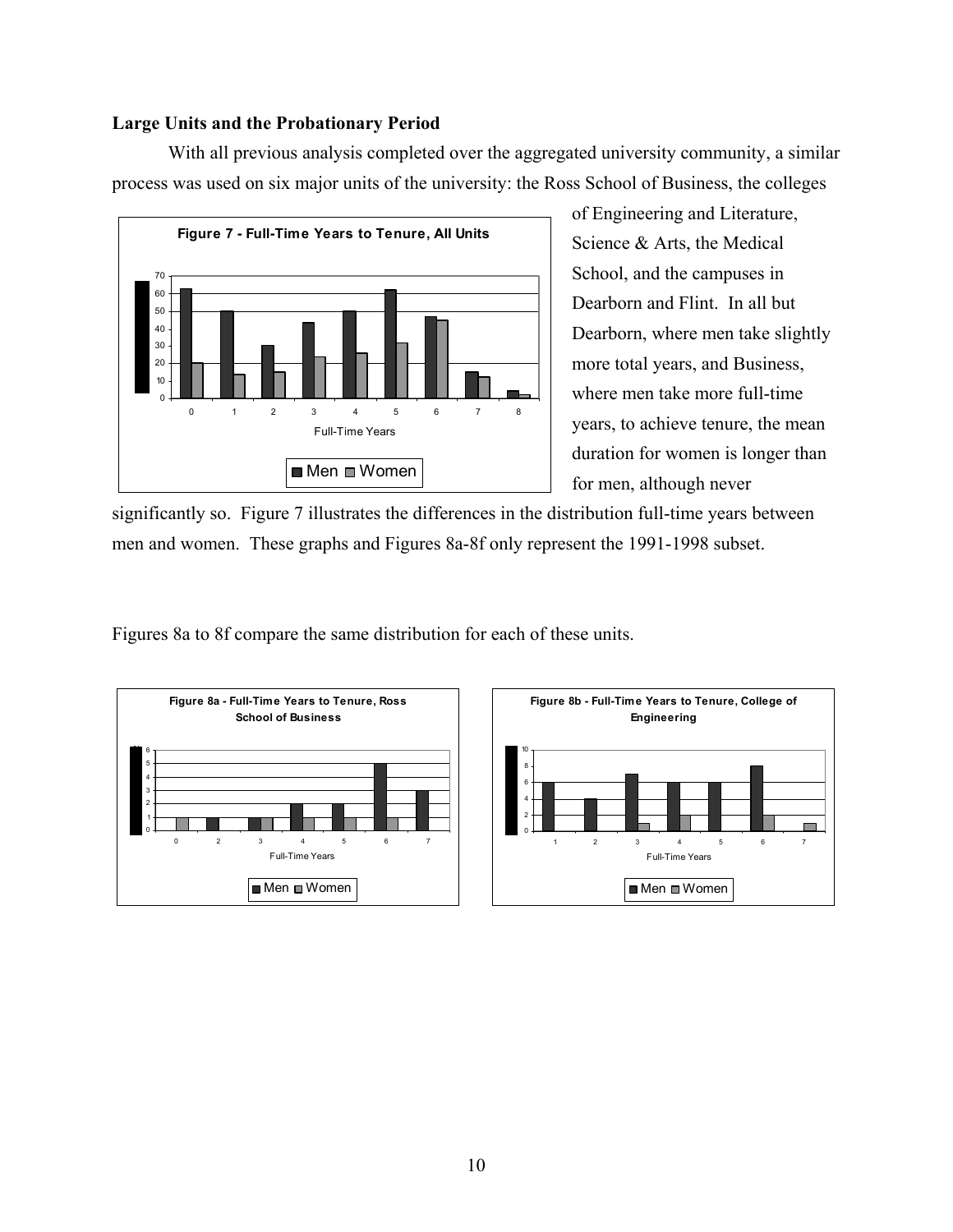

Only in the Business School is the men's peak greater (to the right of) than that of women. In the remaining units, the women appear to take longer on the tenure clock to achieve tenure than men. When using full-time years, however, we are only counting those years in which the individual has had a full-time appointment in a tenure track position. Since we know that men and women on average take the same number of total years to gain tenure, we can thereby only conclude that men are less likely to have full-time appointments than women. We cannot infer that women take more time, need more time or want more time than men. Only that more time is counted on the tenure clock than their male counterparts.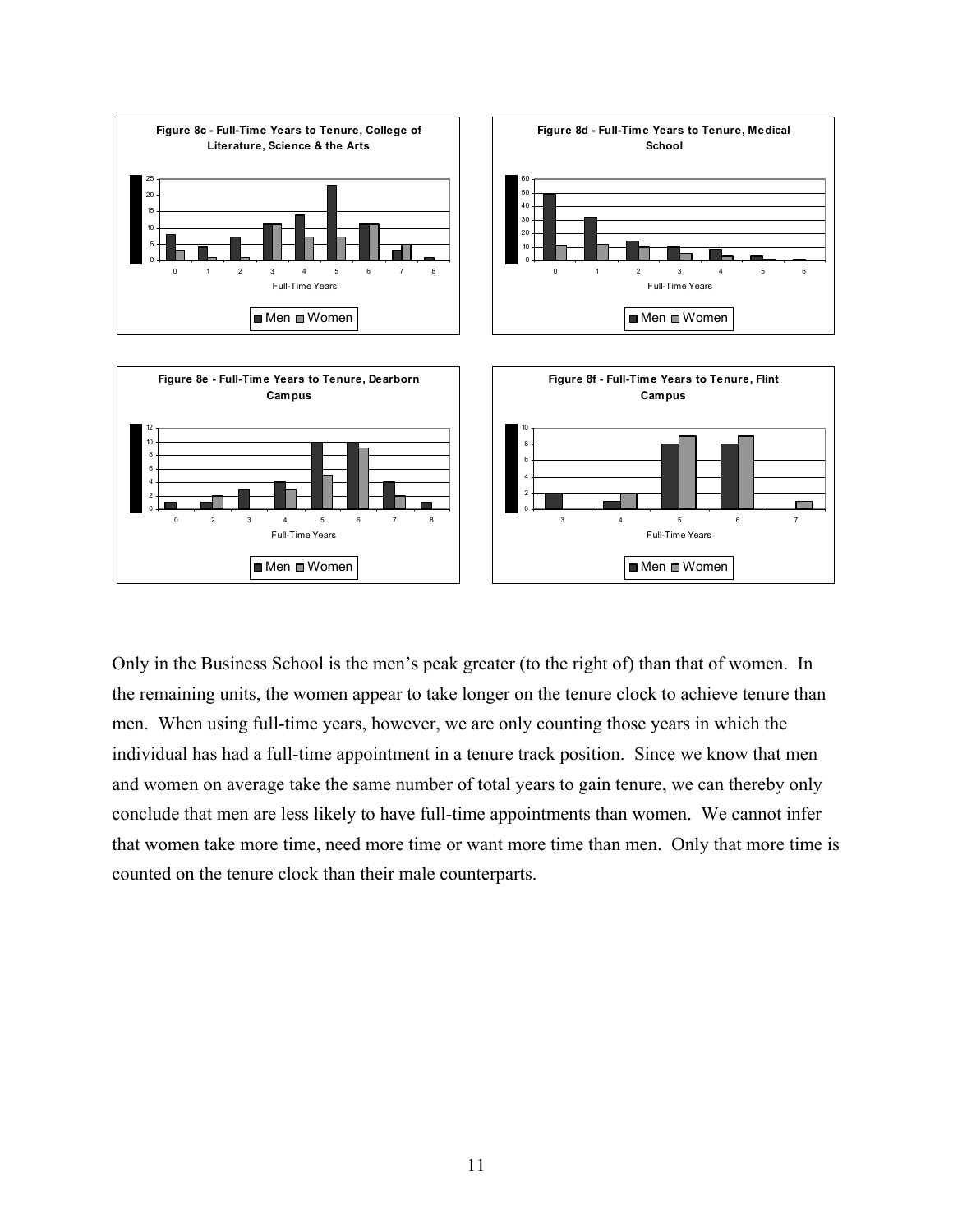### **Transferring to the Clinical Track**

A common belief is that professors who were denied tenure or choose not to continue in its pursuit often switch to a clinical position in those units which have a clinical track. This was



not evident in the data. Forty-nine people were identified as a ccepting a clinical position after the end of the probationary period. Curiously, one of those forty-nine did receive tenure. Eleven additional people were found who are/were simultaneously working in a clinical position and in the probationary period. Ten are/were

in the Medical School, the last from the School of Dentistry.

Table 2 lists the gender breakdown of these 60 individuals along with the average probationary period length. The four professors still on the clock were excluded from the mean calculations. Overall, this cohort spent on average more than five years seeking tenure, although that is not reflected in their full-time years.

| Table 2 - Professors who Moved into the Clinical Track |    |         |    |         |       |         |                       |                          |  |  |  |
|--------------------------------------------------------|----|---------|----|---------|-------|---------|-----------------------|--------------------------|--|--|--|
| Unit                                                   | F  | $\%$    | М  | %       | Total | %       | Mean Full<br>Time Yrs | Mean<br><b>Total Yrs</b> |  |  |  |
| Art/Design                                             | 0  | $0.0\%$ |    | 2.4%    |       | $1.7\%$ | 5.00                  | 5.00                     |  |  |  |
| <b>Business</b>                                        |    | 5.3%    | 2  | 4.9%    | 3     | 5.0%    | 3.67                  | 5.00                     |  |  |  |
| Dentistry                                              | 0  | $0.0\%$ | 3  | 7.3%    | 3     | 5.0%    | 1.00                  | 3.50                     |  |  |  |
| Medicine                                               | 16 | 84.2%   | 33 | 80.5%   | 49    | 81.7%   | 1.15                  | 5.20                     |  |  |  |
| Music                                                  |    | 5.3%    |    | 2.4%    | 2     | 3.3%    | 3.00                  | 6.50                     |  |  |  |
| Nursing                                                |    | 5.3%    | 0  | $0.0\%$ |       | $1.7\%$ | 5.00                  | 8.30                     |  |  |  |
| Flint                                                  | 0  | $0.0\%$ |    | 2.4%    |       | $1.7\%$ | 0.00                  | 8.70                     |  |  |  |
| Total                                                  | 19 | 100.0%  | 41 | 100.0%  | 60    | 100.0%  | 1.46                  | 5.29                     |  |  |  |

While these results do not show a migration from the tenure track to the clinical, that track has only begun to flourish in numbers that since the late 1990's. For those currently on the tenure that have chosen to leave without tenure, opting for a clinical position may become a more prevalent choice that it has been.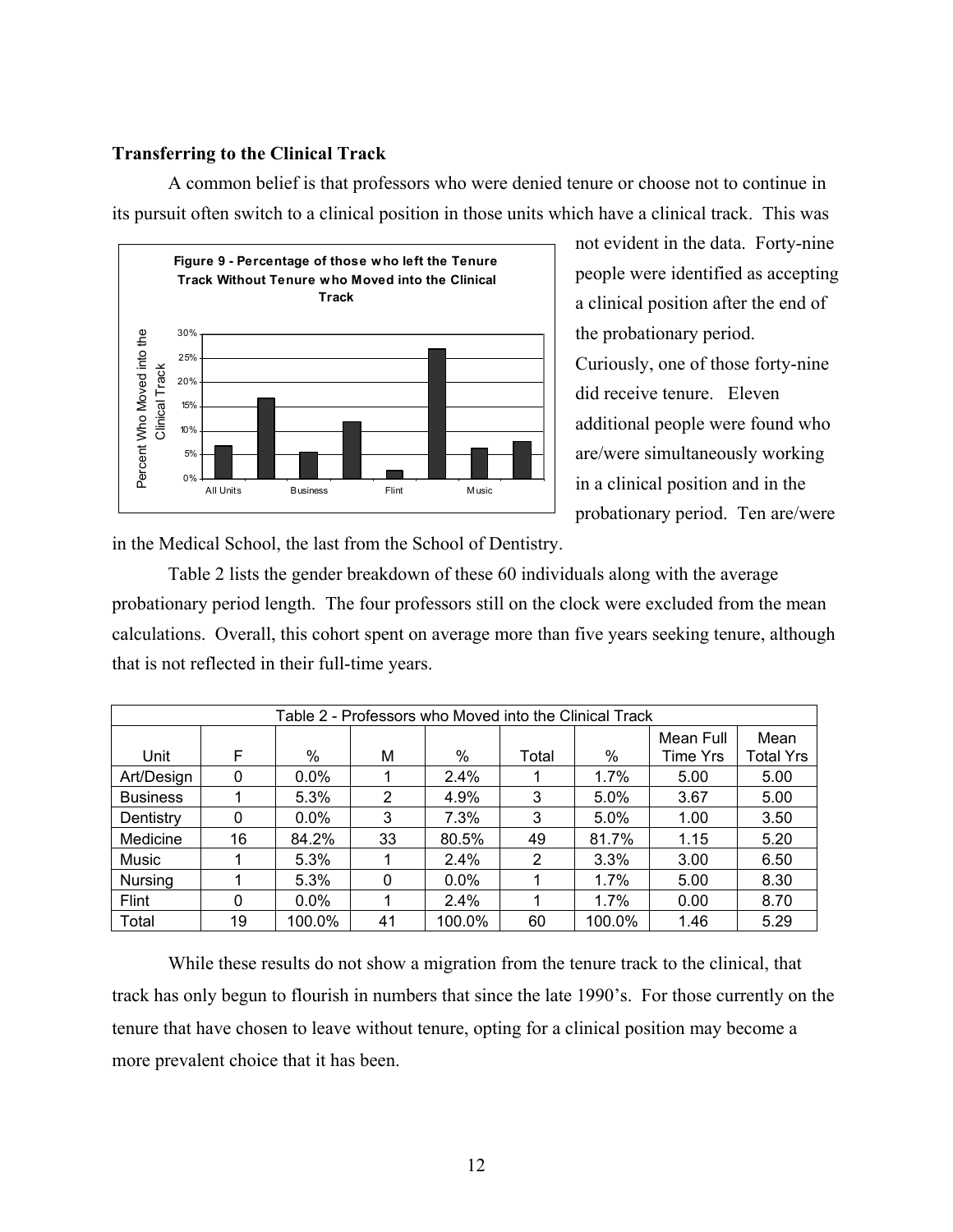## **Conclusions**

- 1. Very few individuals  $\left(\frac{2}{\gamma ear}\right)$  remain in the probationary period past the seventh year on the tenure clock.
- 2. Women achieve tenure at approximately the same rate as men; however, men are more likely to be hired with tenure.
- 3. The average duration of the probationary period is equivalent for both genders.
- 4. The distribution of both full-time years and total years is more skewed towards longer stays on the probationary period for women than men, regardless of outcome.
- 5. The six largest units mirror the gender patterns of the university with the exception of the business school which grants tenure to women more quickly.
- 6. Though both genders appear to spend the same amount of time in the probationary period, women take longer on the tenure clock than men, implying that they are more likely to have a full-time tenure track appointment.
- 7. People do move fairly infrequently from the tenure track into the clinical track. However, in the Medical School more than 25% of those who did not receive tenure stayed as a clinical faculty member.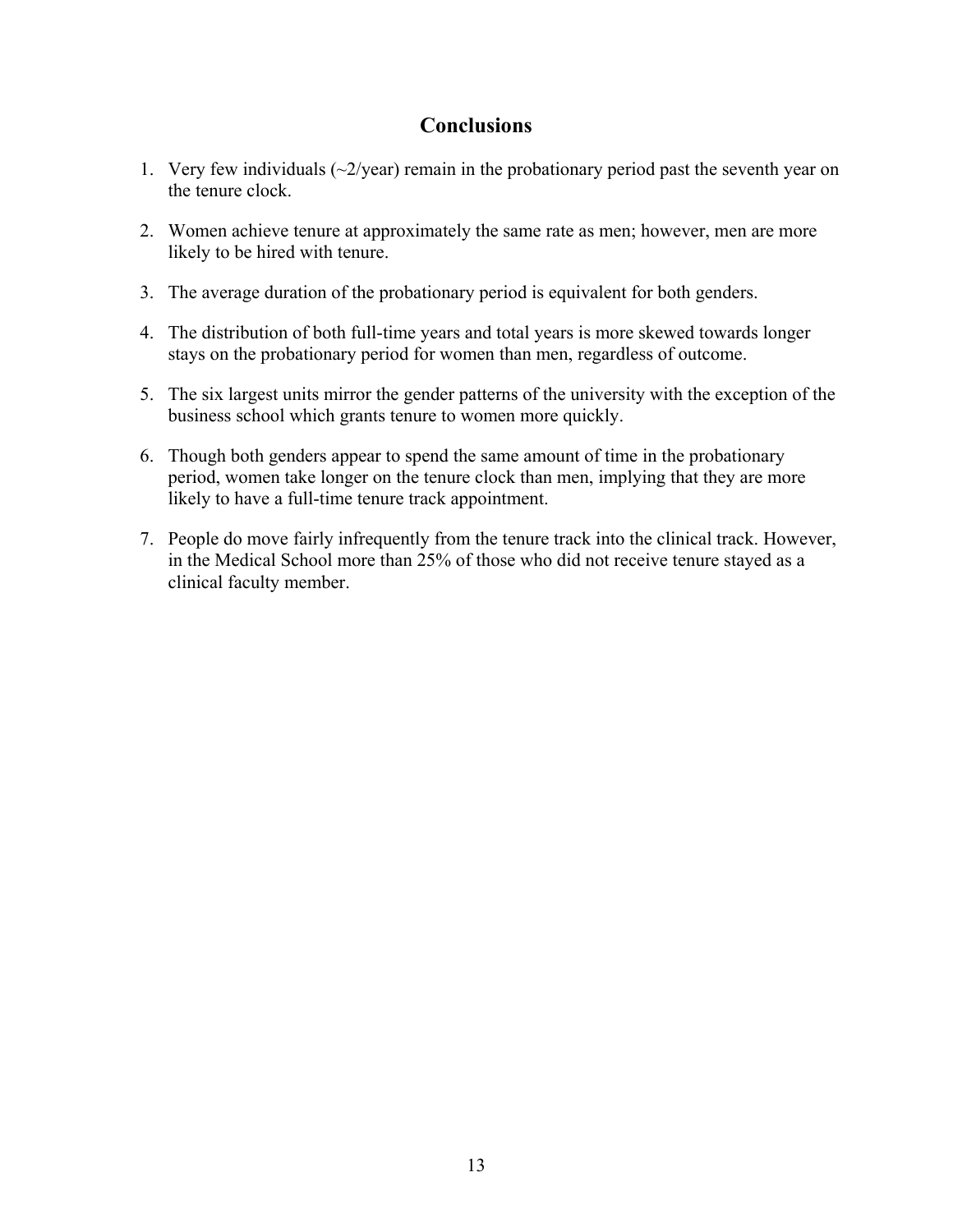| Appendix A - Gender Breakdown and Mean Probationary Period Duration by Initial Year, 1991 - 1998 |                |                          |                        |       |                 |                     |                       |                 |  |  |  |
|--------------------------------------------------------------------------------------------------|----------------|--------------------------|------------------------|-------|-----------------|---------------------|-----------------------|-----------------|--|--|--|
| <b>StartYear</b>                                                                                 |                | <b>Hired With Tenure</b> | <b>Granted Tenured</b> |       |                 | Left Without Tenure | Still On Tenure Track |                 |  |  |  |
|                                                                                                  | F              | M                        | F                      | м     | F               | М                   | F                     | M               |  |  |  |
| 1991                                                                                             | $\overline{6}$ | $\overline{32}$          | $\overline{17}$        | 42    | 23              | 57                  | $\mathbf{1}$          | $\overline{0}$  |  |  |  |
| Percent                                                                                          | 3.4%           | 18.0%                    | 9.6%                   | 23.6% | 12.9%           | 32.0%               | 0.6%                  | 0.0%            |  |  |  |
| Percent by Gender                                                                                | 12.8%          | 24.4%                    | 36.2%                  | 32.1% | 48.9%           | 43.5%               | 2.1%                  | 0.0%            |  |  |  |
| Mean FT Yrs                                                                                      | n/a            | n/a                      | 3.76                   | 3.48  | 2.70            | 2.46                | 1.00                  | n/a             |  |  |  |
| <b>Mean Total Yrs</b>                                                                            | n/a            | n/a                      | 5.70                   | 6.65  | 5.25            | 4.51                | 15.00                 | n/a             |  |  |  |
|                                                                                                  |                |                          |                        |       |                 |                     |                       |                 |  |  |  |
| 1992                                                                                             | 9              | 26                       | 26                     | 46    | 26              | 56                  | $\overline{2}$        | $\overline{1}$  |  |  |  |
| Percent                                                                                          | 4.7%           | 13.5%                    | 13.5%                  | 24.0% | 13.5%           | 29.2%               | 1.0%                  | 0.5%            |  |  |  |
| Percent by Gender                                                                                |                |                          | 41.3%                  | 35.7% | 41.3%           | 43.4%               | 3.2%                  | 0.8%            |  |  |  |
| Mean FT Yrs                                                                                      | n/a            | n/a                      | 3.50                   | 2.80  | 2.35            | 1.79                | 2.00                  | 0.00            |  |  |  |
| <b>Mean Total Yrs</b>                                                                            | n/a            | n/a                      | 5.88                   | 5.99  | 5.18            | 4.55                | 14.00                 | 13.68           |  |  |  |
|                                                                                                  |                |                          |                        |       |                 |                     |                       |                 |  |  |  |
| 1993                                                                                             | $\overline{9}$ | 32                       | 28                     | 37    | $\overline{26}$ | 47                  | $\mathbf{1}$          | $\overline{1}$  |  |  |  |
| Percent                                                                                          | 5.0%           | 17.7%                    | 15.5%                  | 20.4% | 14.4%           | 26.0%               | 0.6%                  | 0.6%            |  |  |  |
| Percent by Gender                                                                                | 14.1%          | 27.4%                    | 43.8%                  | 31.6% | 40.6%           | 40.2%               | 1.6%                  | 0.9%            |  |  |  |
| Mean FT Yrs                                                                                      | n/a            | n/a                      | 4.50                   | 3.03  | 3.08            | 2.66                | 0.00                  | 2.00            |  |  |  |
| Mean Total Yrs                                                                                   | n/a            | n/a                      | 6.22                   | 6.31  | 5.54            | 4.36                | 13.00                 | 13.00           |  |  |  |
|                                                                                                  |                |                          |                        |       |                 |                     |                       |                 |  |  |  |
| 1994                                                                                             | $\overline{5}$ | 29                       | 26                     | 47    | 19              | 45                  | 1                     | $\mathbf{1}$    |  |  |  |
| Percent                                                                                          | 2.9%           | 16.8%                    | 15.0%                  | 27.2% | 11.0%           | 26.0%               | 0.6%                  | 0.6%            |  |  |  |
| Percent by Gender                                                                                | 9.8%           | 23.8%                    | 51.0%                  | 38.5% | 37.3%           | 36.9%               | 2.0%                  | 0.8%            |  |  |  |
| Mean FT Yrs                                                                                      | n/a            | n/a                      | 3.46                   | 3.23  | 2.89            | 2.49                | 1.00                  | 0.00            |  |  |  |
| <b>Mean Total Yrs</b>                                                                            | n/a            | n/a                      | 6.49                   | 5.88  | 4.33            | 4.50                | 12.00                 | 12.00           |  |  |  |
|                                                                                                  |                |                          |                        |       |                 |                     |                       |                 |  |  |  |
| 1995                                                                                             | 11             | 29                       | 24                     | 51    | 23              | 47                  | 1                     | $\overline{3}$  |  |  |  |
| Percent                                                                                          | 5.8%           | 15.3%                    | 12.7%                  | 27.0% | 12.2%           | 24.9%               | 0.5%                  | 1.6%            |  |  |  |
| Percent by Gender                                                                                | 18.6%          | 22.3%                    | 40.7%                  | 39.2% | 39.0%           | 36.2%               | 1.7%                  | 2.3%            |  |  |  |
| Mean FT Yrs                                                                                      | n/a            | n/a                      | 3.63                   | 3.08  | 1.87            | 2.30                | 0.00                  | 5.50            |  |  |  |
| <b>Mean Total Yrs</b>                                                                            | n/a            | n/a                      | 6.24                   | 5.96  | 4.19            | 4.71                | 11.00                 | 10.90           |  |  |  |
|                                                                                                  |                |                          |                        |       |                 |                     |                       |                 |  |  |  |
| 1996                                                                                             | 18             | 20                       | 22                     | 45    | 24              | 42                  | $\overline{2}$        | $\overline{2}$  |  |  |  |
| Percent                                                                                          | 10.3%          | 11.4%                    | 12.6%                  | 25.7% | 13.7%           | 24.0%               | 1.1%                  | 1.1%            |  |  |  |
|                                                                                                  | 27.3%          | 18.3%                    |                        | 41.3% | 36.4%           |                     |                       | 1.8%            |  |  |  |
| Percent by Gender<br>Mean FT Yrs                                                                 |                |                          | 33.3%                  |       |                 | 38.5%               | 3.0%                  |                 |  |  |  |
|                                                                                                  | n/a            | n/a                      | 4.59                   | 3.33  | 2.58            | 1.67                | 1.50                  | 0.00            |  |  |  |
| <b>Mean Total Yrs</b>                                                                            | n/a            | n/a                      | 6.14                   | 5.93  | 5.24            | 4.26                | 10.00                 | 9.67            |  |  |  |
|                                                                                                  |                |                          |                        |       | 17              |                     |                       | $\overline{2}$  |  |  |  |
| 1997                                                                                             | 14             | 21                       | 26                     | 55    |                 | 47                  | $\overline{2}$        |                 |  |  |  |
| Percent                                                                                          | 7.6%           | 11.4%                    | 14.1%                  | 29.9% | 9.2%            | 25.5%               | 1.1%                  | 1.1%            |  |  |  |
| Percent by Gender                                                                                | 23.7%          | 16.8%                    | 44.1%                  | 44.0% | 28.8%           | 37.6%               | 3.4%                  | 1.6%            |  |  |  |
| Mean FT Yrs                                                                                      | n/a            | n/a                      | 3.88                   | 3.35  | 1.82            | 2.62                | 0.50                  | 3.00            |  |  |  |
| <b>Mean Total Yrs</b>                                                                            | n/a            | n/a                      | 6.60                   | 5.71  | 4.04            | 4.12                | 8.67                  | 9.00            |  |  |  |
|                                                                                                  |                | $\overline{24}$          | $\overline{21}$        | 41    | 30              | 42                  | 3                     | $\mathbf{1}$    |  |  |  |
| 1998                                                                                             | 11             |                          |                        |       |                 |                     |                       |                 |  |  |  |
| Percent                                                                                          | 6.4%           | 13.9%                    | 12.1%                  | 23.7% | 17.3%           | 24.3%               | 1.7%                  | 0.6%            |  |  |  |
| Percent by Gender                                                                                | 16.9%          | 22.2%                    | 32.3%                  | 38.0% | 46.2%           | 38.9%               | 4.6%                  | 0.9%            |  |  |  |
| Mean FT Yrs                                                                                      | n/a            | n/a                      | 4.29                   | 3.37  | 2.43            | 3.00                | 2.00                  | 4.00            |  |  |  |
| Mean Total Yrs                                                                                   | n/a            | n/a                      | 5.86                   | 5.83  | 4.49            | 4.97                | 8.00                  | 8.00            |  |  |  |
|                                                                                                  |                |                          |                        |       |                 |                     |                       |                 |  |  |  |
| 1991-1998 TOTALS                                                                                 |                |                          |                        |       |                 |                     |                       |                 |  |  |  |
| #                                                                                                | 83             | 213                      | 190                    | 364   | 188             | 383                 | 13                    | $\overline{11}$ |  |  |  |
| Percent                                                                                          | 5.7%           | 14.7%                    | 13.1%                  | 25.2% | 13.0%           | 26.5%               | 0.9%                  | 0.8%            |  |  |  |
| Percent by Gender                                                                                | 17.5%          | 21.9%                    | 40.1%                  | 37.5% | 39.7%           | 39.4%               | 2.7%                  | 1.1%            |  |  |  |
| Mean FT Yrs                                                                                      | n/a            | n/a                      | 3.95                   | 3.21  | 2.48            | 2.36                | 1.23                  | 2.55            |  |  |  |
| Mean Total Yrs                                                                                   | n/a            | n/a                      | 6.25                   | 5.90  | 4.82            | 4.49                | 10.80                 | 10.62           |  |  |  |
|                                                                                                  |                |                          |                        |       |                 |                     |                       |                 |  |  |  |
| #                                                                                                |                | 296                      | 554                    |       |                 | 571                 | 24                    |                 |  |  |  |
| Percent                                                                                          |                | 20.5%                    | 38.3%                  |       |                 | 39.5%               | 1.7%                  |                 |  |  |  |
| Mean FT Yrs                                                                                      |                | n/a                      | 3.46                   |       |                 | 2.40                | 1.83                  |                 |  |  |  |
| Mean Total Yrs                                                                                   |                | n/a                      | 6.02                   |       |                 | 4.60                | 10.72                 |                 |  |  |  |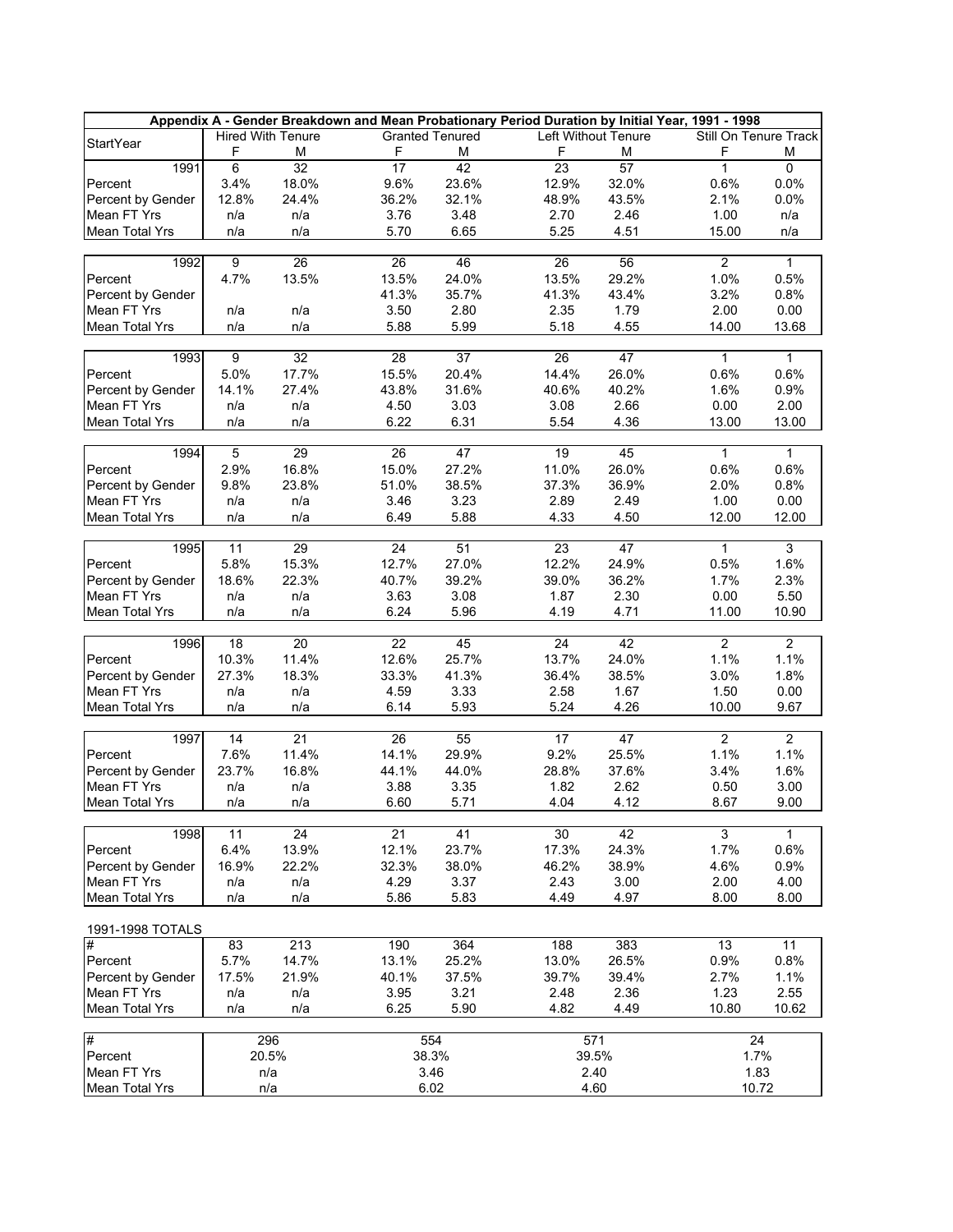|                                  |                 |                 |                  |                |                 |                 | Appendix B - Gender Breakdown and Mean Probationary Period Duration by Initial Year, 1999 - 2005 |                 |
|----------------------------------|-----------------|-----------------|------------------|----------------|-----------------|-----------------|--------------------------------------------------------------------------------------------------|-----------------|
| 1999                             | 13              | 29              | 19               | 46             | 17              | 33              | 14                                                                                               | $\overline{11}$ |
| Percent                          | 7.1%            | 15.9%           | 10.4%            | 25.3%          | 9.3%            | 18.1%           | 7.7%                                                                                             | 6.0%            |
| Percent by Gender                | 20.6%           | 24.4%           | 30.2%            | 38.7%          | 27.0%           | 27.7%           | 22.2%                                                                                            | 9.2%            |
| Mean FT Yrs                      | n/a             | n/a             | 3.16             | 2.85           | 2.06            | 2.24            | 2.86                                                                                             | 2.91            |
| Mean Total Yrs                   | n/a             | n/a             | 5.77             | 5.58           | 3.37            | 3.57            | 6.94                                                                                             | 6.97            |
|                                  |                 |                 |                  |                |                 |                 |                                                                                                  |                 |
| 2000                             | $\overline{16}$ | 33              | $\overline{22}$  | 56             | $\overline{14}$ | 41              | 20                                                                                               | $\overline{24}$ |
| Percent                          | 7.1%            | 14.6%           | 9.7%             | 24.8%          | 6.2%            | 18.1%           | 8.8%                                                                                             | 10.6%           |
| Percent by Gender                | 22.2%           | 21.4%           | 30.6%            | 36.4%          | 19.4%           | 26.6%           | 27.8%                                                                                            | 15.6%           |
| Mean FT Yrs                      | n/a             | n/a             | 3.27             | 2.71           | 1.86            | 1.49            | 3.55                                                                                             | 2.63            |
| <b>Mean Total Yrs</b>            | n/a             | n/a             | 5.40             | 4.96           | 3.26            | 3.07            | 5.96                                                                                             | 5.88            |
|                                  |                 |                 |                  |                |                 |                 |                                                                                                  |                 |
| 2001                             | $\overline{13}$ | 32              | $\overline{5}$   | 19             | 17              | 37              | 31                                                                                               | 48              |
| Percent                          | 6.4%            | 15.8%           | 2.5%             | 9.4%           | 8.4%            | 18.3%           | 15.3%                                                                                            | 23.8%           |
| Percent by Gender                | 19.7%           | 23.5%           | 7.6%             | 14.0%          | 25.8%           | 27.2%           | 47.0%                                                                                            | 35.3%           |
| Mean FT Yrs                      | n/a             | n/a             | 3.00             | 1.37           | 2.06            | 1.27            | 2.19                                                                                             | 2.88            |
| <b>Mean Total Yrs</b>            | n/a             | n/a             | 3.94             | 3.79           | 3.27            | 2.96            | 4.98                                                                                             | 4.96            |
|                                  |                 |                 |                  |                |                 |                 |                                                                                                  |                 |
| 2002                             | $\overline{15}$ | 25              | $\overline{5}$   | $\overline{7}$ | 10              | 25              | 37                                                                                               | 66              |
| Percent                          | 7.9%            | 13.2%           | 2.6%             | 3.7%           | 5.3%            | 13.2%           | 19.5%                                                                                            | 34.7%           |
| Percent by Gender                | 22.4%           | 20.3%           | 7.5%             | 5.7%           | 14.9%           | 20.3%           | 55.2%                                                                                            | 53.7%           |
| Mean FT Yrs                      | n/a             | n/a             | 2.20             | 3.00           | 1.80            | 2.44            | 3.38                                                                                             | 3.67            |
| <b>Mean Total Yrs</b>            | n/a             | n/a             | 2.94             | 3.14           | 2.43            | 2.74            | 3.96                                                                                             | 3.95            |
|                                  |                 |                 |                  |                |                 |                 |                                                                                                  |                 |
| 2003                             | 12              | 31              | $\mathbf{1}$     | 10             | 11              | $\overline{21}$ | 33                                                                                               | 65              |
| Percent                          | 6.5%            | 16.8%           | 0.5%             | 5.4%           | 6.0%            | 11.4%           | 17.9%                                                                                            | 35.3%           |
| Percent by Gender                | 21.1%           | 24.4%           | 1.8%             | 7.9%           | 19.3%           | 16.5%           | 57.9%                                                                                            | 51.2%           |
| Mean FT Yrs                      | n/a             | n/a             | 2.00             | 2.50           | 2.09            | 2.29            | 2.52                                                                                             | 2.58            |
| <b>Mean Total Yrs</b>            | n/a             | n/a             | 2.00             | 2.63           | 2.30            | 2.41            | 2.94                                                                                             | 2.96            |
|                                  |                 | $\overline{24}$ | $\mathbf{1}$     | 1              | $\mathbf{1}$    | $\overline{11}$ | $\overline{70}$                                                                                  | 104             |
| 2004                             | 7               |                 |                  |                |                 |                 |                                                                                                  |                 |
| Percent                          | 3.2%            | 11.0%           | 0.5%             | 0.5%           | 0.5%            | 5.0%            | 32.0%                                                                                            | 47.5%           |
| Percent by Gender                | 8.9%            | 17.1%           | 1.3%             | 0.7%           | 1.3%            | 7.9%            | 88.6%                                                                                            | 74.3%           |
| Mean FT Yrs                      | n/a             | n/a             | 2.00             | 2.00           | 1.00            | 1.18            | 1.67                                                                                             | 1.64            |
| <b>Mean Total Yrs</b>            | n/a             | n/a             | 2.00             | 2.00           | 2.00            | 1.57            | 1.96                                                                                             | 1.95            |
| 2005                             | $\overline{11}$ | 29              | $\mathbf{1}$     | $\mathsf{O}$   | $\overline{0}$  | $\overline{3}$  | 58                                                                                               | $\overline{78}$ |
| Percent                          | 6.1%            | 16.1%           | 0.6%             | 0.0%           | 0.0%            | 1.7%            | 32.2%                                                                                            | 43.3%           |
|                                  | 15.7%           | 26.4%           | 1.4%             | 0.0%           | 0.0%            | 2.7%            | 82.9%                                                                                            | 70.9%           |
| Percent by Gender<br>Mean FT Yrs | n/a             | n/a             | 1.00             | n/a            | n/a             | 0.67            | 0.74                                                                                             | 0.72            |
|                                  |                 |                 |                  |                |                 |                 |                                                                                                  |                 |
| Mean Total Yrs                   | n/a             | n/a             | 1.00             | n/a            | n/a             | 1.00            | 0.98                                                                                             | 0.96            |
| 1991-2005 TOTALS                 |                 |                 |                  |                |                 |                 |                                                                                                  |                 |
| #                                | 170             | 416             | $\overline{244}$ | 503            | 258             | 554             | $\overline{276}$                                                                                 | 407             |
| Percent                          | 6.0%            | 14.7%           | 8.6%             | 17.8%          | 9.1%            | 19.6%           | 9.8%                                                                                             | 14.4%           |
| Percent by Gender                | 17.9%           | 22.1%           | 25.7%            | 26.8%          | 27.2%           | 29.5%           | 29.1%                                                                                            | 21.6%           |
| Mean FT Yrs                      | n/a             | n/a             | 3.74             | 3.03           | 2.34            | 2.18            | 2.04                                                                                             | 2.21            |
| Mean Total Yrs                   | n/a             | n/a             | 5.97             | 5.58           | 4.33            | 4.00            | 3.44                                                                                             | 3.20            |
|                                  |                 |                 |                  |                |                 |                 |                                                                                                  |                 |
| #                                |                 | 586             |                  | 747            |                 | 812             | 683                                                                                              |                 |
| Percent                          |                 | 20.7%           |                  | 26.4%          |                 | 28.7%           | 24.2%                                                                                            |                 |
| Mean FT Yrs                      |                 | n/a             |                  | 3.26           |                 | 2.24            | 2.14                                                                                             |                 |
| <b>Mean Total Yrs</b>            |                 | n/a             |                  | 5.70           |                 | 4.10            | 3.30                                                                                             |                 |